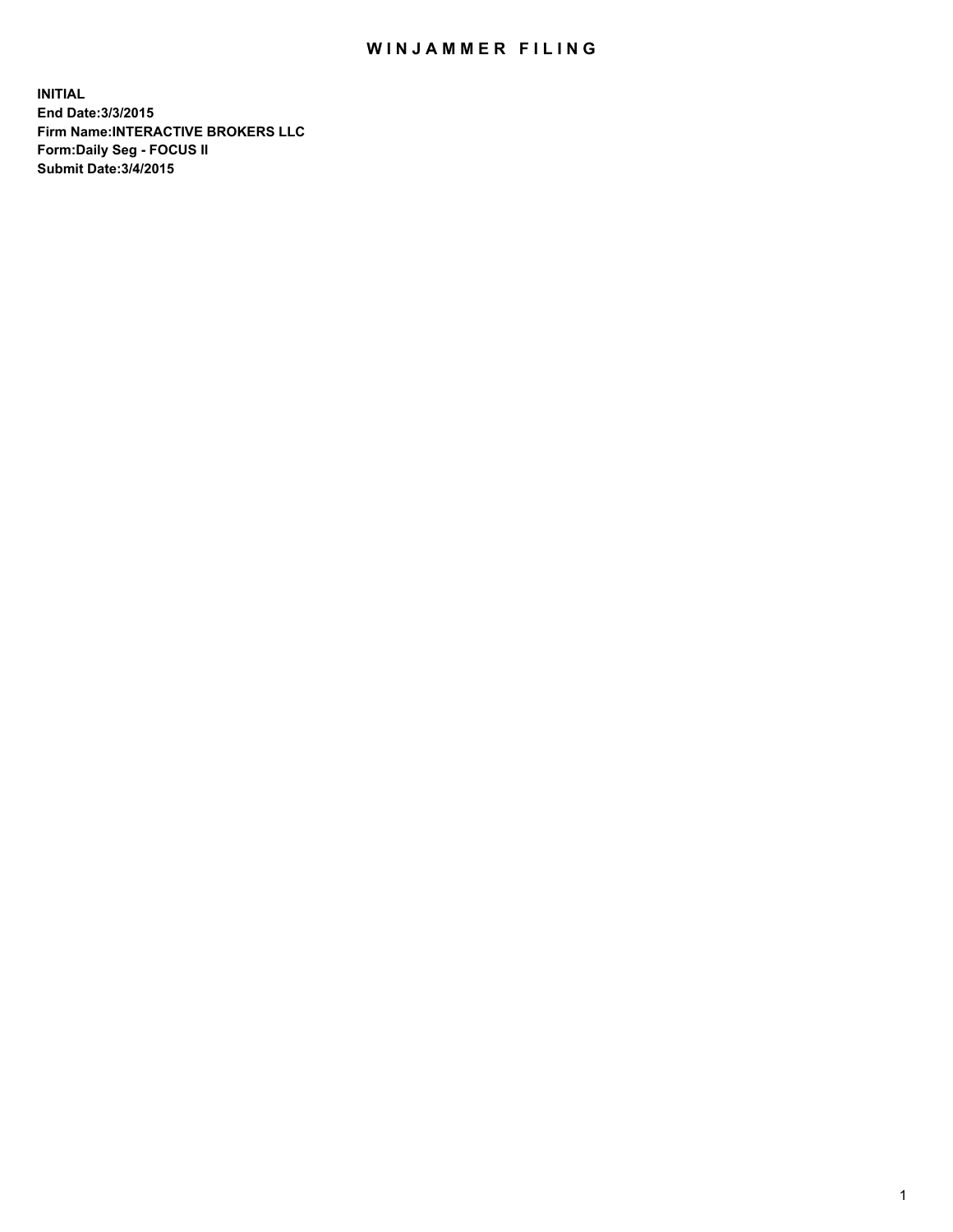## **INITIAL End Date:3/3/2015 Firm Name:INTERACTIVE BROKERS LLC Form:Daily Seg - FOCUS II Submit Date:3/4/2015 Daily Segregation - Cover Page**

| Name of Company                                                                                                       | <b>INTERACTIVE BROKERS LLC</b> |
|-----------------------------------------------------------------------------------------------------------------------|--------------------------------|
| <b>Contact Name</b>                                                                                                   | <b>Michael Ellman</b>          |
| <b>Contact Phone Number</b>                                                                                           | 203-422-8926                   |
| <b>Contact Email Address</b>                                                                                          | mellman@interactivebrokers.co  |
|                                                                                                                       | $\underline{\mathbf{m}}$       |
| FCM's Customer Segregated Funds Residual Interest Target (choose one):                                                |                                |
| a. Minimum dollar amount: ; or                                                                                        |                                |
| b. Minimum percentage of customer segregated funds required:% ; or                                                    | $\overline{\mathbf{0}}$<br>0   |
| c. Dollar amount range between: and; or                                                                               |                                |
| d. Percentage range of customer segregated funds required between:% and%.                                             | 155,000,000 245,000,000        |
|                                                                                                                       | 00                             |
| FCM's Customer Secured Amount Funds Residual Interest Target (choose one):                                            |                                |
| a. Minimum dollar amount: ; or                                                                                        | $\overline{\mathbf{0}}$        |
| b. Minimum percentage of customer secured funds required:% ; or                                                       | 0                              |
| c. Dollar amount range between: and; or                                                                               | 80,000,000 120,000,000         |
| d. Percentage range of customer secured funds required between:% and%.                                                | 00                             |
|                                                                                                                       |                                |
| FCM's Cleared Swaps Customer Collateral Residual Interest Target (choose one):                                        |                                |
| a. Minimum dollar amount: ; or                                                                                        | $\overline{\mathbf{0}}$        |
| b. Minimum percentage of cleared swaps customer collateral required:% ; or<br>c. Dollar amount range between: and; or | $\overline{\mathbf{0}}$        |
| d. Percentage range of cleared swaps customer collateral required between:% and%.                                     | 0 <sub>0</sub>                 |
|                                                                                                                       | 0 <sub>0</sub>                 |
| Current ANC:on                                                                                                        | 2,360,375,072 03-MAR-2015      |
| <b>Broker Dealer Minimum</b>                                                                                          | 268,273,611                    |
| Debit/Deficit - CustomersCurrent AmountGross Amount                                                                   |                                |
| Domestic Debit/Deficit                                                                                                | 3,133,654                      |
| Foreign Debit/Deficit                                                                                                 | 6,660,830 0                    |
| Debit/Deficit - Non CustomersCurrent AmountGross Amount                                                               |                                |
| Domestic Debit/Deficit                                                                                                | 0 <sub>0</sub>                 |
| Foreign Debit/Deficit                                                                                                 | 0 <sub>0</sub>                 |
| Proprietary Profit/Loss                                                                                               |                                |
| Domestic Profit/Loss                                                                                                  | $\overline{\mathbf{0}}$        |
| Foreign Profit/Loss                                                                                                   | $\underline{\mathbf{0}}$       |
| Proprietary Open Trade Equity                                                                                         |                                |
| Domestic OTE                                                                                                          | 47,674,088                     |
| Foreign OTE                                                                                                           | <u>0</u>                       |
| <b>SPAN</b>                                                                                                           |                                |
| <b>Customer SPAN Calculation</b>                                                                                      | 1,251,218,782                  |
| Non-Customer SPAN Calcualation                                                                                        | 20,236,959                     |
| Proprietary Capital Charges                                                                                           | 9,690,653                      |
| Minimum Dollar Amount Requirement                                                                                     | 20,000,000 [7465]              |
| Other NFA Dollar Amount Requirement                                                                                   | 22,123,837 [7475]              |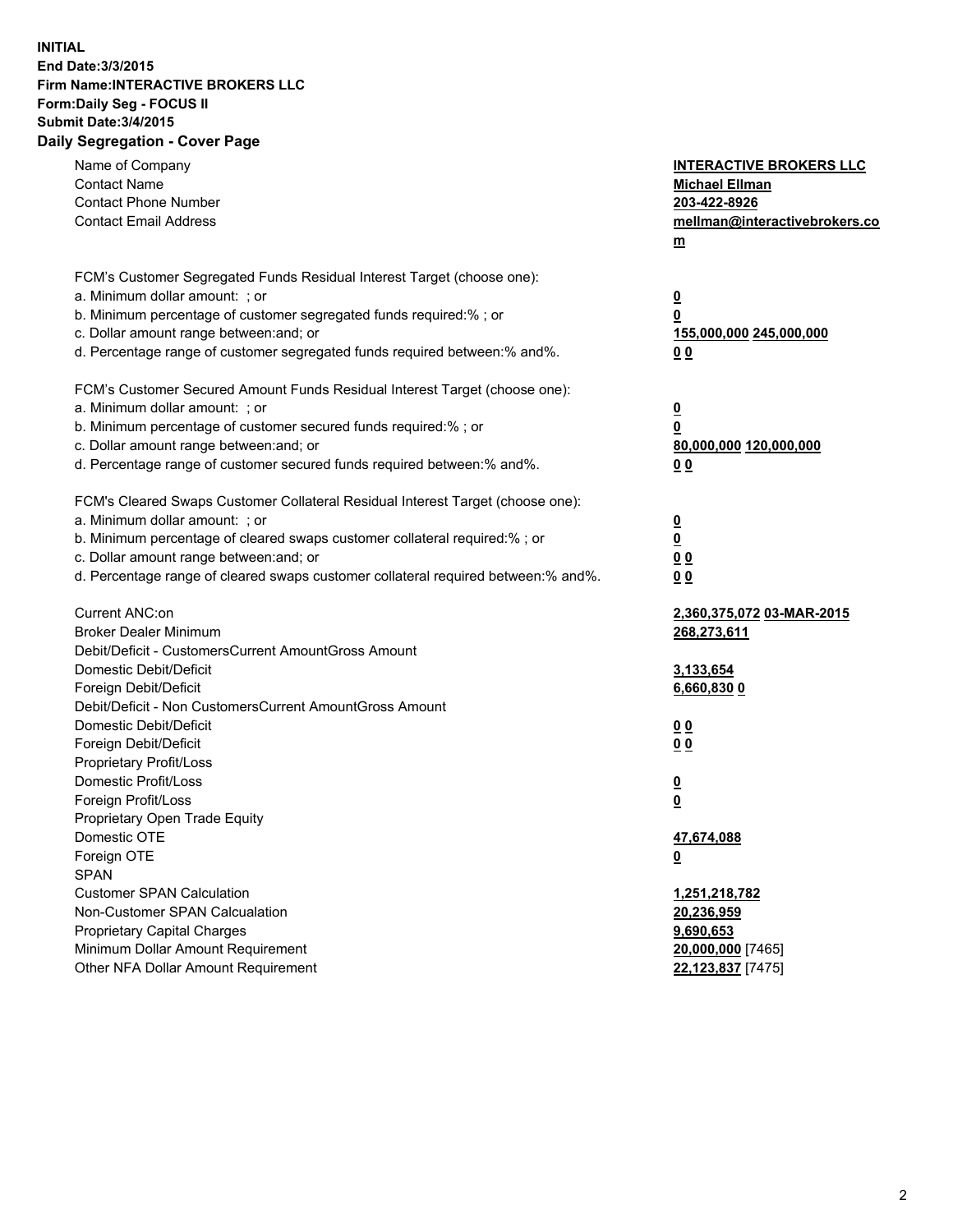## **INITIAL End Date:3/3/2015 Firm Name:INTERACTIVE BROKERS LLC Form:Daily Seg - FOCUS II Submit Date:3/4/2015 Daily Segregation - Secured Amounts**

|     | Foreign Futures and Foreign Options Secured Amounts                                                        |                                                 |
|-----|------------------------------------------------------------------------------------------------------------|-------------------------------------------------|
|     | Amount required to be set aside pursuant to law, rule or regulation of a foreign                           | $0$ [7305]                                      |
|     | government or a rule of a self-regulatory organization authorized thereunder                               |                                                 |
| 1.  | Net ledger balance - Foreign Futures and Foreign Option Trading - All Customers                            |                                                 |
|     | A. Cash                                                                                                    | 392,451,877 [7315]                              |
|     | B. Securities (at market)                                                                                  | $0$ [7317]                                      |
| 2.  | Net unrealized profit (loss) in open futures contracts traded on a foreign board of trade                  | 4,636,272 [7325]                                |
| 3.  | Exchange traded options                                                                                    |                                                 |
|     | a. Market value of open option contracts purchased on a foreign board of trade                             | 58,399 [7335]                                   |
|     | b. Market value of open contracts granted (sold) on a foreign board of trade                               | -56,852 [7337]                                  |
| 4.  | Net equity (deficit) (add lines 1. 2. and 3.)                                                              | 397,089,696 [7345]                              |
| 5.  | Account liquidating to a deficit and account with a debit balances - gross amount                          | 6,660,830 [7351]                                |
|     | Less: amount offset by customer owned securities                                                           | 0 [7352] 6,660,830 [7354]                       |
| 6.  | Amount required to be set aside as the secured amount - Net Liquidating Equity                             | 403,750,526 [7355]                              |
|     | Method (add lines 4 and 5)                                                                                 |                                                 |
| 7.  | Greater of amount required to be set aside pursuant to foreign jurisdiction (above) or line                | 403,750,526 [7360]                              |
|     | 6.                                                                                                         |                                                 |
|     | FUNDS DEPOSITED IN SEPARATE REGULATION 30.7 ACCOUNTS                                                       |                                                 |
| 1.  | Cash in banks                                                                                              |                                                 |
|     | A. Banks located in the United States                                                                      | 397,795,771 [7500]                              |
|     | B. Other banks qualified under Regulation 30.7                                                             | 0 [7520] 397,795,771 [7530]                     |
| 2.  | Securities                                                                                                 |                                                 |
|     | A. In safekeeping with banks located in the United States                                                  | $Q$ [7540]                                      |
|     | B. In safekeeping with other banks qualified under Regulation 30.7                                         | 0 [7560] 0 [7570]                               |
| 3.  | Equities with registered futures commission merchants                                                      |                                                 |
|     | A. Cash                                                                                                    | $0$ [7580]                                      |
|     | <b>B.</b> Securities                                                                                       | $0$ [7590]                                      |
|     | C. Unrealized gain (loss) on open futures contracts                                                        | $0$ [7600]                                      |
|     | D. Value of long option contracts                                                                          | $0$ [7610]                                      |
|     | E. Value of short option contracts                                                                         | 0 [7615] 0 [7620]                               |
| 4.  | Amounts held by clearing organizations of foreign boards of trade                                          |                                                 |
|     | A. Cash                                                                                                    | $0$ [7640]                                      |
|     | <b>B.</b> Securities                                                                                       | $0$ [7650]                                      |
|     | C. Amount due to (from) clearing organization - daily variation                                            | $0$ [7660]                                      |
|     | D. Value of long option contracts                                                                          | $0$ [7670]                                      |
|     | E. Value of short option contracts                                                                         | 0 [7675] 0 [7680]                               |
| 5.  | Amounts held by members of foreign boards of trade                                                         |                                                 |
|     | A. Cash                                                                                                    | 120,919,779 [7700]                              |
|     | <b>B.</b> Securities                                                                                       | $0$ [7710]                                      |
|     | C. Unrealized gain (loss) on open futures contracts                                                        | -12,935,139 [7720]                              |
|     | D. Value of long option contracts                                                                          | 58,396 [7730]                                   |
|     | E. Value of short option contracts                                                                         | <u>-56,849</u> [7735] <u>107,986,187</u> [7740] |
| 6.  | Amounts with other depositories designated by a foreign board of trade                                     | $0$ [7760]                                      |
| 7.  | Segregated funds on hand                                                                                   | $0$ [7765]                                      |
| 8.  | Total funds in separate section 30.7 accounts                                                              | 505,781,958 [7770]                              |
| 9.  | Excess (deficiency) Set Aside for Secured Amount (subtract line 7 Secured Statement<br>Page 1 from Line 8) | 102,031,432 [7380]                              |
| 10. | Management Target Amount for Excess funds in separate section 30.7 accounts                                | 80,000,000 [7780]                               |
| 11. | Excess (deficiency) funds in separate 30.7 accounts over (under) Management Target                         | 22,031,432 [7785]                               |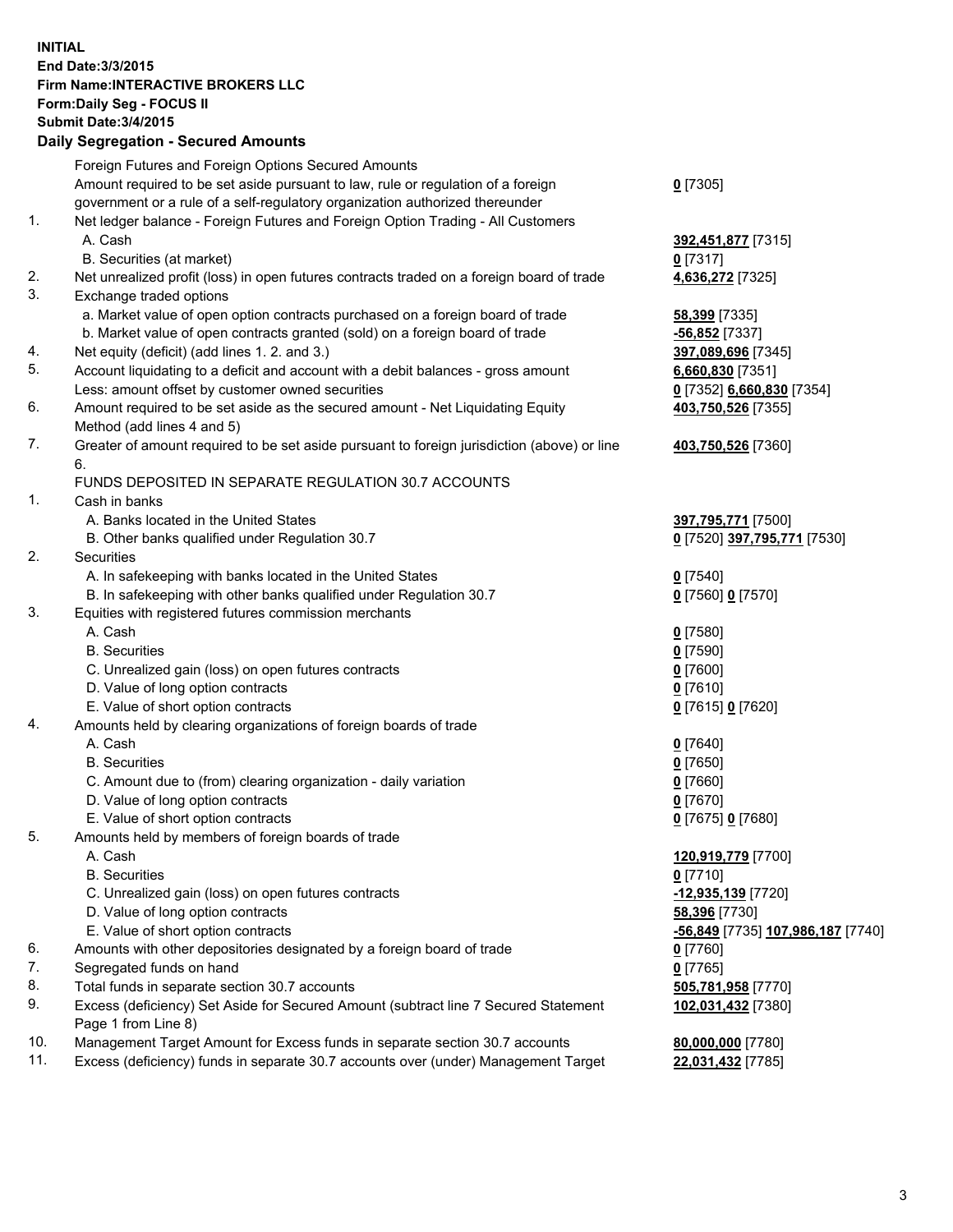**INITIAL End Date:3/3/2015 Firm Name:INTERACTIVE BROKERS LLC Form:Daily Seg - FOCUS II Submit Date:3/4/2015 Daily Segregation - Segregation Statement** SEGREGATION REQUIREMENTS(Section 4d(2) of the CEAct) 1. Net ledger balance A. Cash **2,619,850,718** [7010] B. Securities (at market) **0** [7020] 2. Net unrealized profit (loss) in open futures contracts traded on a contract market **-42,847,958** [7030] 3. Exchange traded options A. Add market value of open option contracts purchased on a contract market **118,913,170** [7032] B. Deduct market value of open option contracts granted (sold) on a contract market **-180,580,273** [7033] 4. Net equity (deficit) (add lines 1, 2 and 3) **2,515,335,657** [7040] 5. Accounts liquidating to a deficit and accounts with debit balances - gross amount **3,133,654** [7045] Less: amount offset by customer securities **0** [7047] **3,133,654** [7050] 6. Amount required to be segregated (add lines 4 and 5) **2,518,469,311** [7060] FUNDS IN SEGREGATED ACCOUNTS 7. Deposited in segregated funds bank accounts A. Cash **426,829,424** [7070] B. Securities representing investments of customers' funds (at market) **1,310,441,256** [7080] C. Securities held for particular customers or option customers in lieu of cash (at market) **0** [7090] 8. Margins on deposit with derivatives clearing organizations of contract markets A. Cash **21,302,603** [7100] B. Securities representing investments of customers' funds (at market) **106,264,740** [7110] C. Securities held for particular customers or option customers in lieu of cash (at market) **0** [7120] 9. Net settlement from (to) derivatives clearing organizations of contract markets **1,009,846** [7130] 10. Exchange traded options A. Value of open long option contracts **1,829,836** [7132] B. Value of open short option contracts **-15,148,345** [7133] 11. Net equities with other FCMs A. Net liquidating equity **-34,686,257** [7140] B. Securities representing investments of customers' funds (at market) **902,831,922** [7160] C. Securities held for particular customers or option customers in lieu of cash (at market) **0** [7170] 12. Segregated funds on hand **0** [7150] 13. Total amount in segregation (add lines 7 through 12) **2,720,675,025** [7180] 14. Excess (deficiency) funds in segregation (subtract line 6 from line 13) **202,205,714** [7190] 15. Management Target Amount for Excess funds in segregation **155,000,000** [7194]

16. Excess (deficiency) funds in segregation over (under) Management Target Amount Excess

**47,205,714** [7198]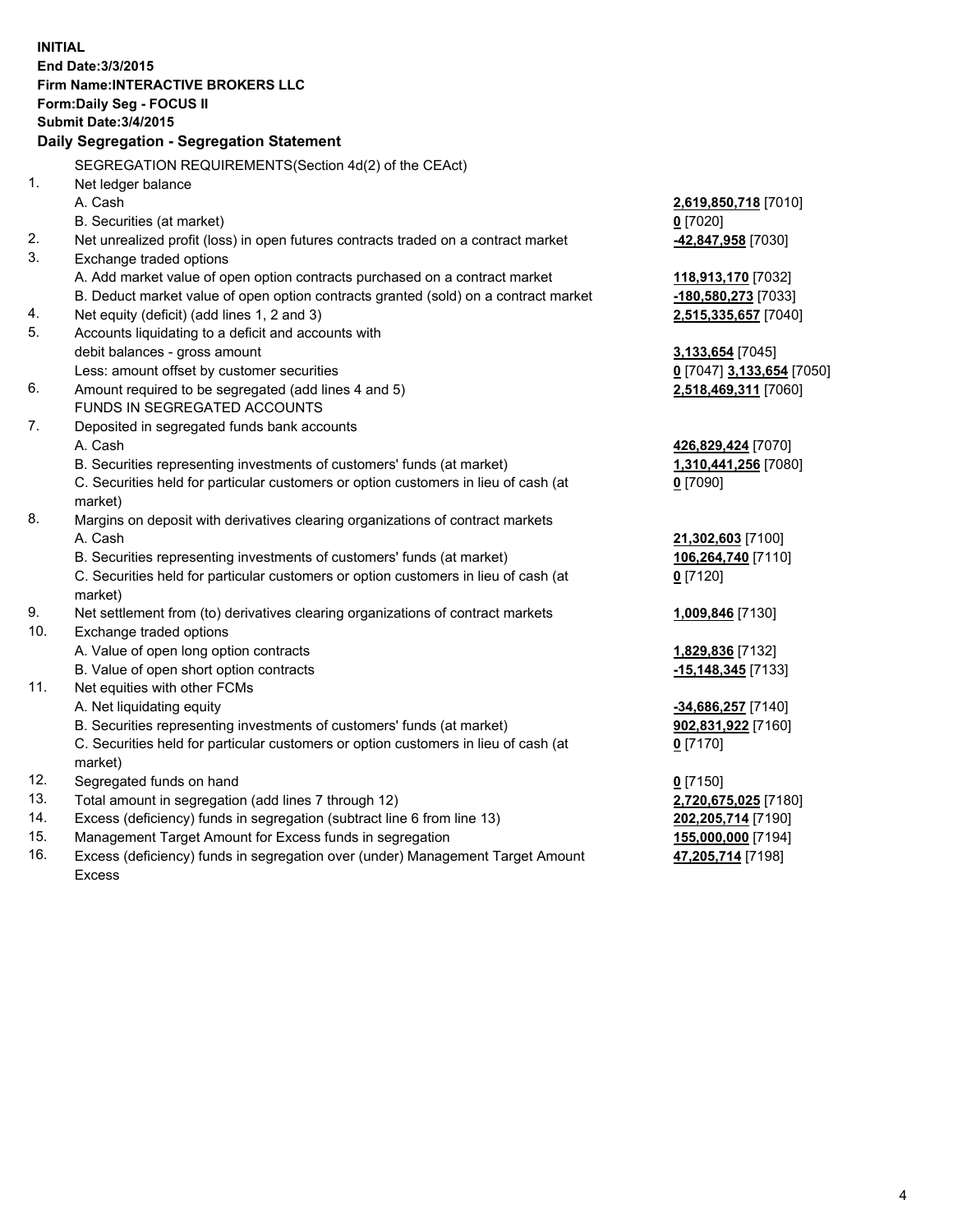## **INITIAL End Date:3/3/2015 Firm Name:INTERACTIVE BROKERS LLC Form:Daily Seg - FOCUS II Submit Date:3/4/2015 Daily Segregation - Supplemental**

| $\blacksquare$           | Total gross margin deficiencies - Segregated Funds Origin                              | 3,260 [9100]  |
|--------------------------|----------------------------------------------------------------------------------------|---------------|
| $\sim$                   | Total gross margin deficiencies - Secured Funds Origin                                 | 13,491 [9101] |
| $\blacksquare$           | Total gross margin deficiencies - Cleared Swaps Customer Collateral Funds Origin       | $0$ [9102]    |
| $\blacksquare$           | Total gross margin deficiencies - Noncustomer and Proprietary Accounts Origin          | $0$ [9103]    |
| $\blacksquare$           | Total number of accounts contributing to total gross margin deficiencies - Segregated  | 2 [9104]      |
|                          | Funds Origin                                                                           |               |
| $\blacksquare$           | Total number of accounts contributing to total gross margin deficiencies - Secured     | 2 [9105]      |
|                          | <b>Funds Origin</b>                                                                    |               |
| $\blacksquare$           | Total number of accounts contributing to the total gross margin deficiencies - Cleared | $0$ [9106]    |
|                          | Swaps Customer Collateral Funds Origin                                                 |               |
| -                        | Total number of accounts contributing to the total gross margin deficiencies -         | $0$ [9107]    |
|                          | Noncustomer and Proprietary Accounts Origin                                            |               |
| $\overline{\phantom{0}}$ | Upload a copy of the firm's daily margin report the FCM uses to issue margin calls     |               |
|                          | which corresponds with the reporting date.                                             |               |

03.03.2015 Commodity Margin Deficiency Report.xls